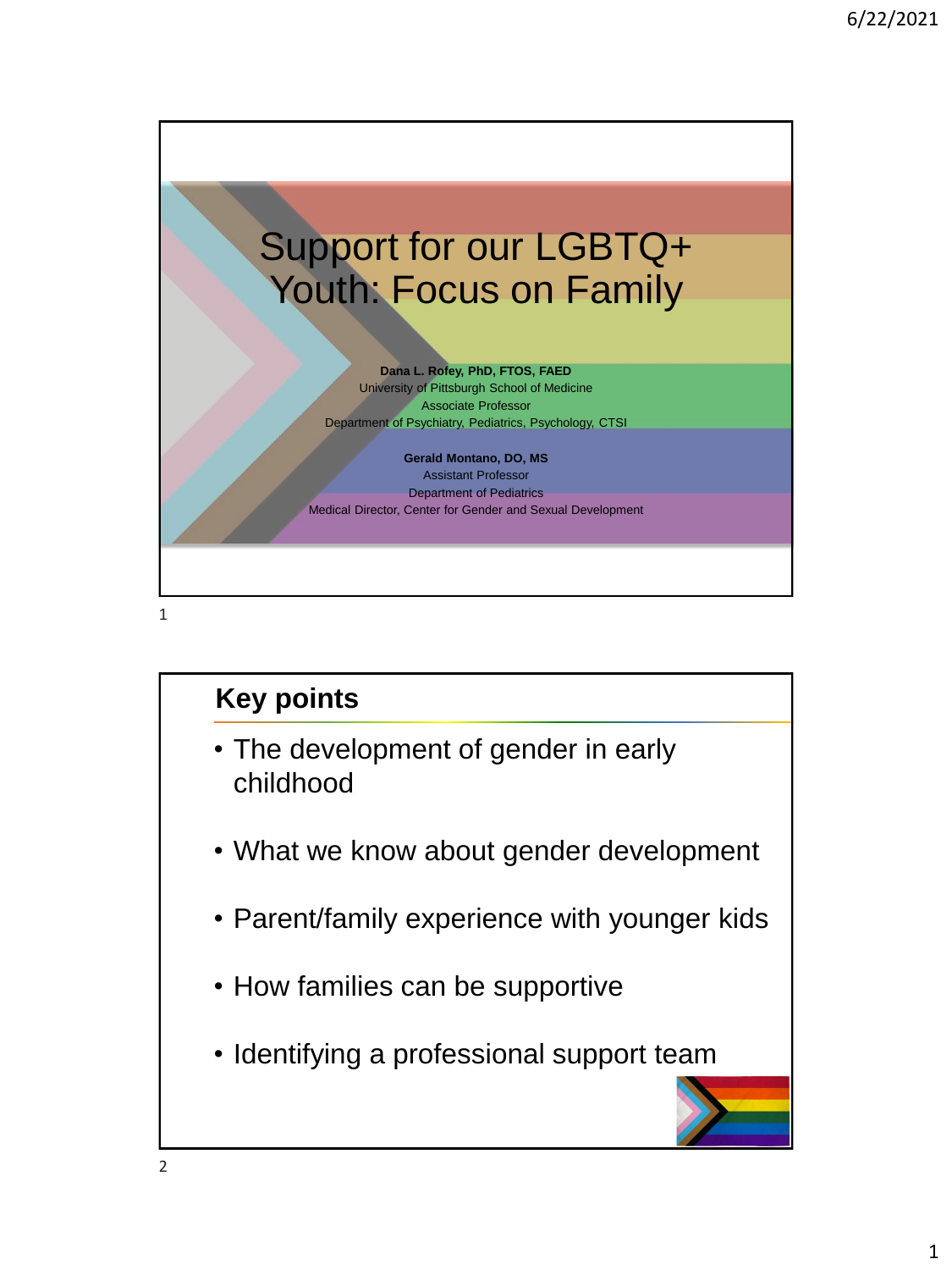Caveat for the talk..

Tasked with discussing gender

--Most of us agree that gender is a social construct --Why do we need to conceptualize in this

manner

Why do we live in a gendered world?

\*In today's talk, I am using the verbiage consistent with the source. I do not personally endorse all of these data.



## **Research in Gender Development** •Until very recently (the 2000s), research in gender development focused more on gender differences, socialization, and stereotyping. •Research has traditionally overlooked children's thoughts and feelings about their own gender identity and "gender-related interpersonal interactions" Zosuls et al, 2011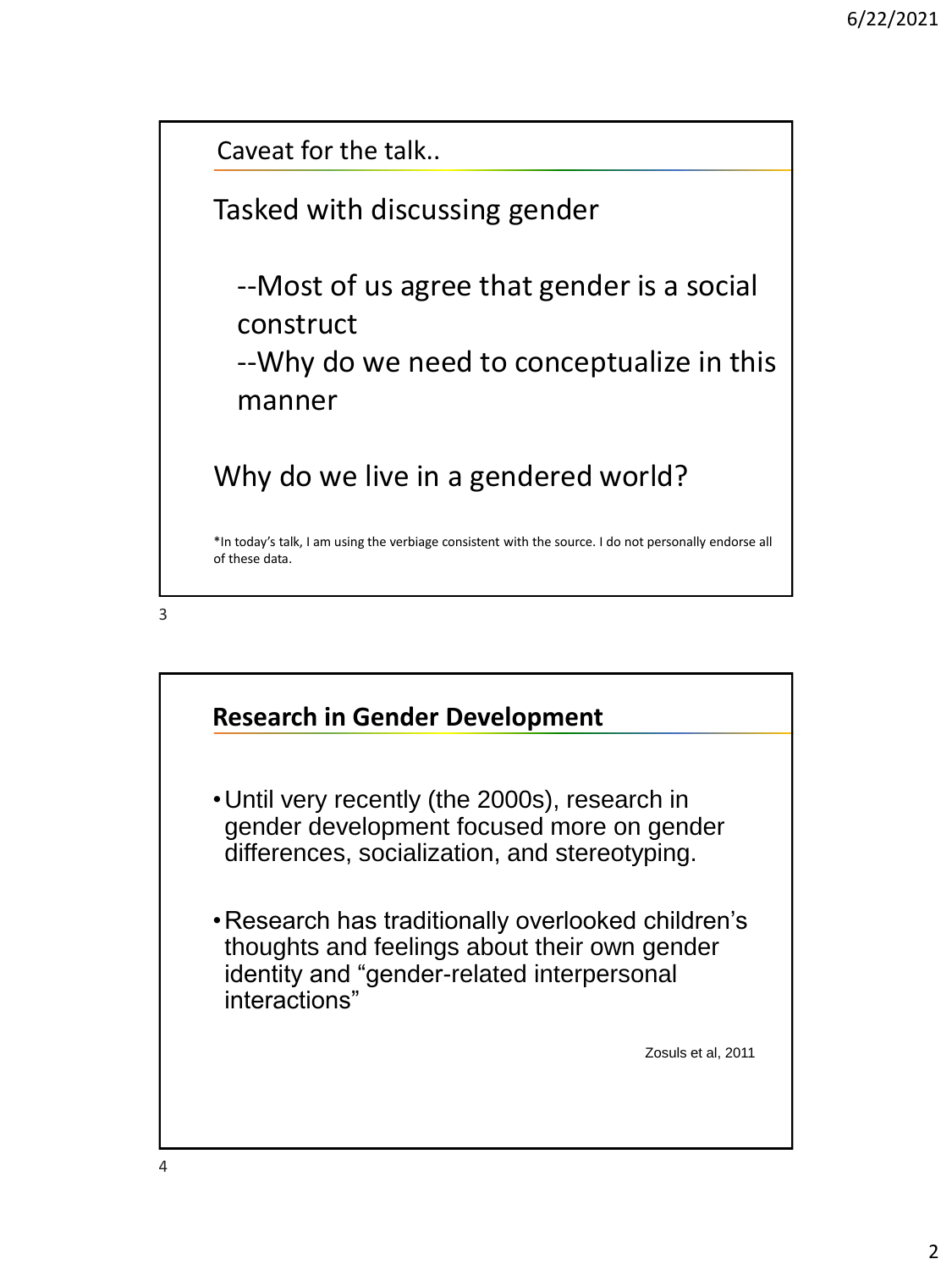

5

| Age              | Gender-based knowledge and perception                                                                                                                                                                                                                                                                                                                                                                                                                                                                                       |
|------------------|-----------------------------------------------------------------------------------------------------------------------------------------------------------------------------------------------------------------------------------------------------------------------------------------------------------------------------------------------------------------------------------------------------------------------------------------------------------------------------------------------------------------------------|
| $0-5$ months     |                                                                                                                                                                                                                                                                                                                                                                                                                                                                                                                             |
| 6-8 months       | Discriminate voices of males and females (C. L. Miller, 1983)<br>Habituate with one category of faces (Younger & Fearing, 1999)<br>Use hairstyle to discriminate faces by sex; boys only (Pakizegi, 1984)<br>Intermodal associations for dynamic displays of the sexes (Walker-Andrews et al., 1991)                                                                                                                                                                                                                        |
| $9-11$ months    | Discriminate male and female faces (Cornell, 1974; Leinbach & Fagot, 1993)<br>Use male and female categories simultaneously in habituation (Younger & Fearing,<br>1999)                                                                                                                                                                                                                                                                                                                                                     |
|                  | Intermodal association for female faces and voices (Poulin-Dubois et al., 1998)<br>Detect correlations among faces of men and women and gender-related objects (Levy &<br>Haaf, 1994)                                                                                                                                                                                                                                                                                                                                       |
| $12-14$ months   | Intermodal associations for male faces and voices (Poulin-Dubois et al., 1998)                                                                                                                                                                                                                                                                                                                                                                                                                                              |
| $15-17$ months   |                                                                                                                                                                                                                                                                                                                                                                                                                                                                                                                             |
| $18-20$ months   | Gender-typed visual preferences and stereotype knowledge; girls only (Serbin et al.,<br>2001)<br>Recognize labels associated with faces, especially for girls (Poulin-Dubois et al., 1998)<br>Metaphoric associations with gender (Eichstedt et al., in press)                                                                                                                                                                                                                                                              |
| $21-23$ months   |                                                                                                                                                                                                                                                                                                                                                                                                                                                                                                                             |
| $24 - 26$ months | Onset of nonverbal, verbal gender labeling (26–31 months; Weinraub et al., 1984)<br>Gender labeling (2-2½ years; Leinbach & Fagot, 1986)<br>Receptive labeling of sex of self (24–30 months; Sen & Bauer, 2001)<br>Longer looking time for gender-inconsistent activities (Serbin et al., in press)<br>Generalized gender-typed imitation; girls only (Poulin-Dubois et al., 2002)<br>Elicited imitation of gender-related sequences (25 months) for boys (Bauer, 1993)<br>Gender-typed toy category awareness (Levy, 1999) |
| $27-29$ months   | Gender labeling (majority; Etaugh et al., 1989).                                                                                                                                                                                                                                                                                                                                                                                                                                                                            |
| $30-32$ months   | Gender labeling (Thompson, 1975)<br>Nonverbal gender identity (majority; Weinraub et al., 1984)<br>Generalized imitation of masculine activities for boys (Poulin-Dubois et al., 2002)                                                                                                                                                                                                                                                                                                                                      |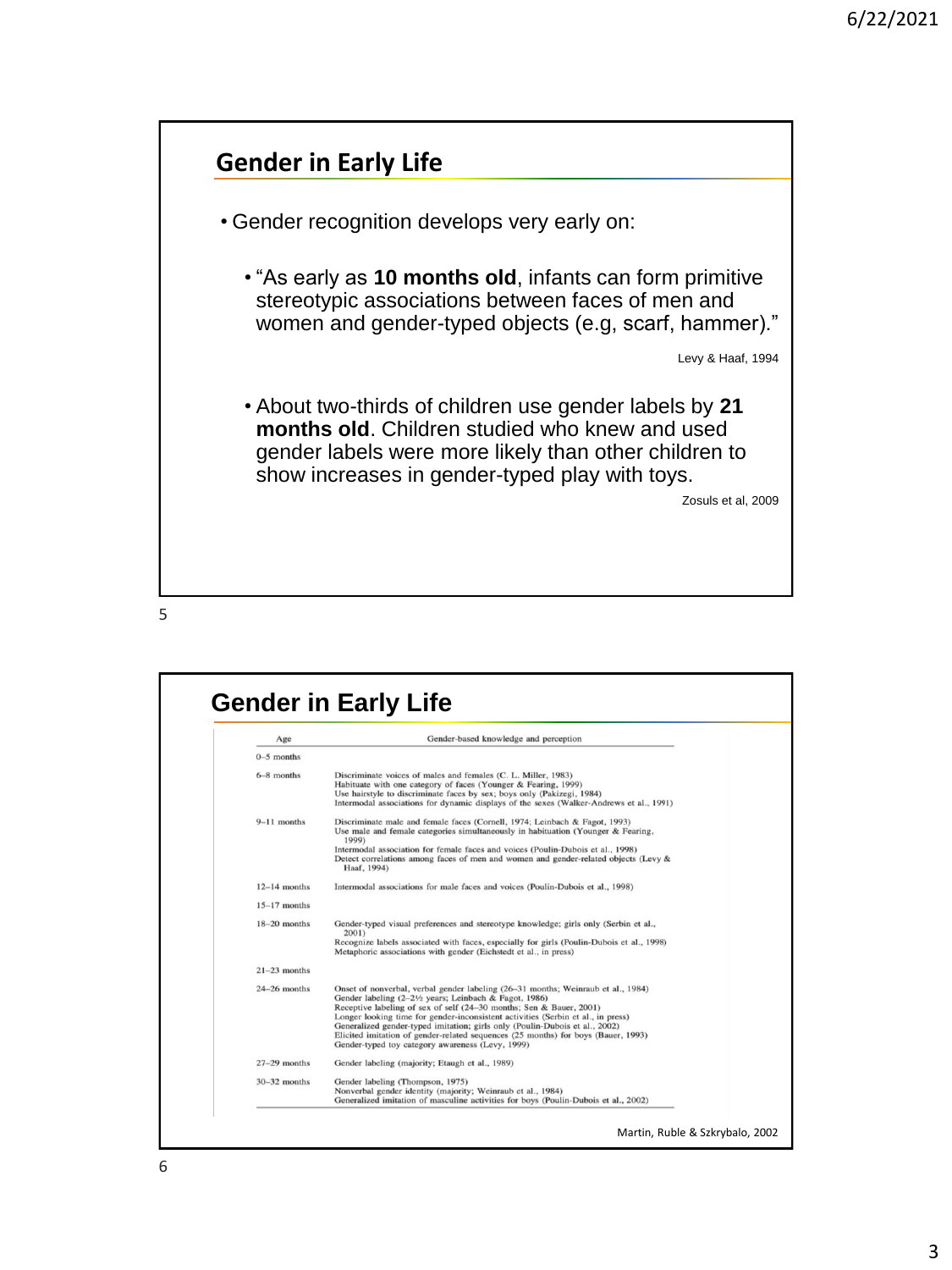

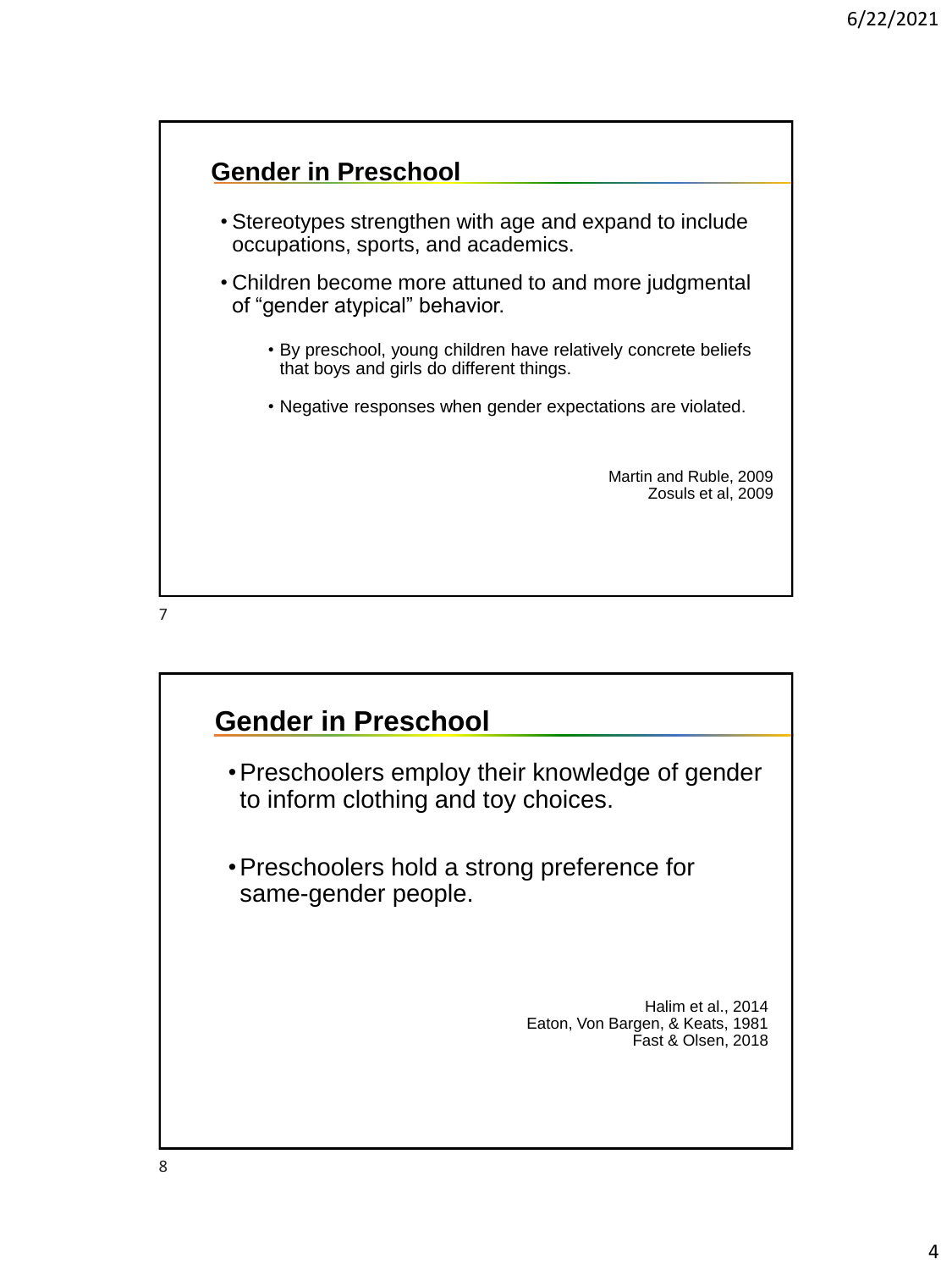

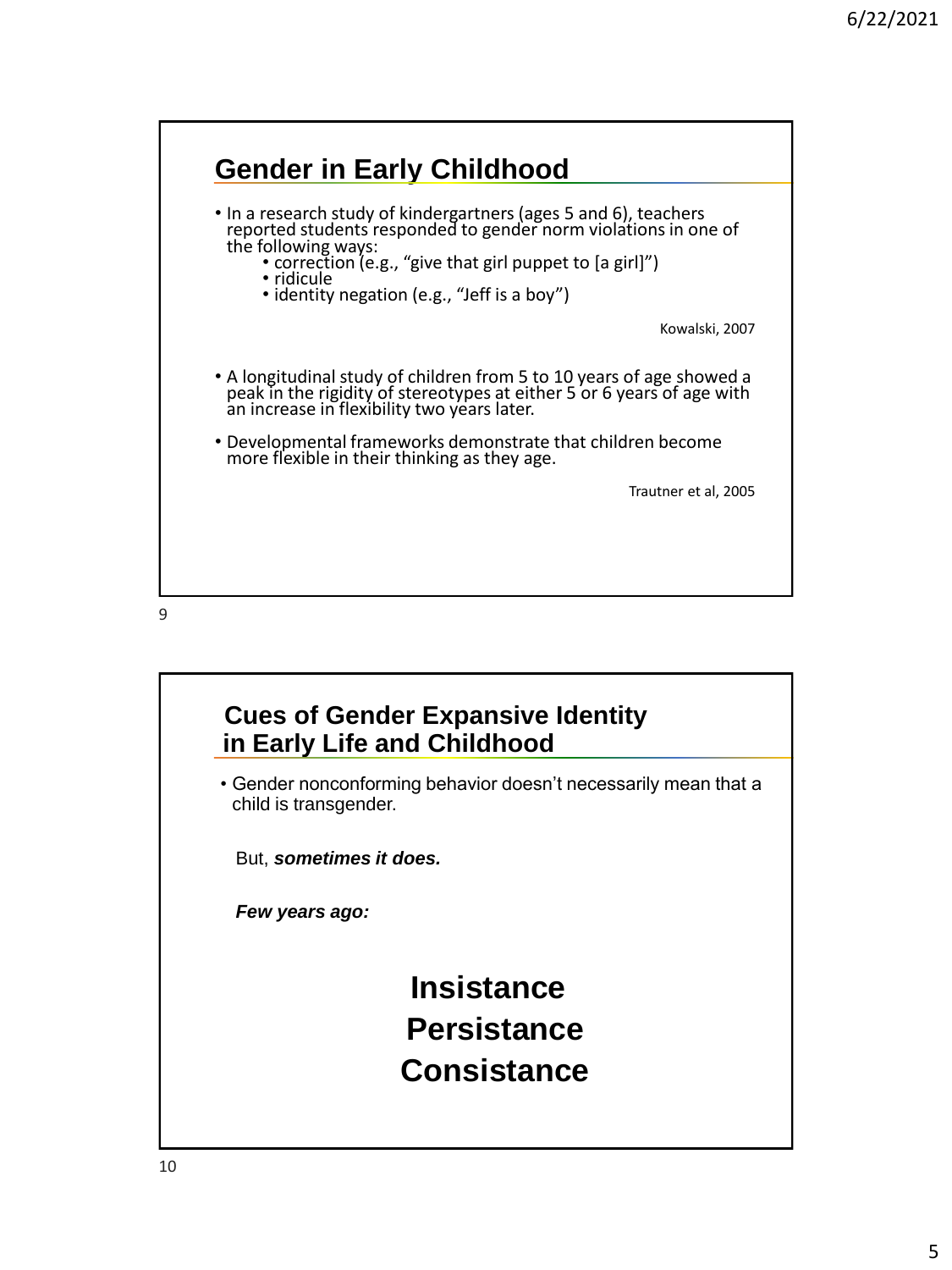

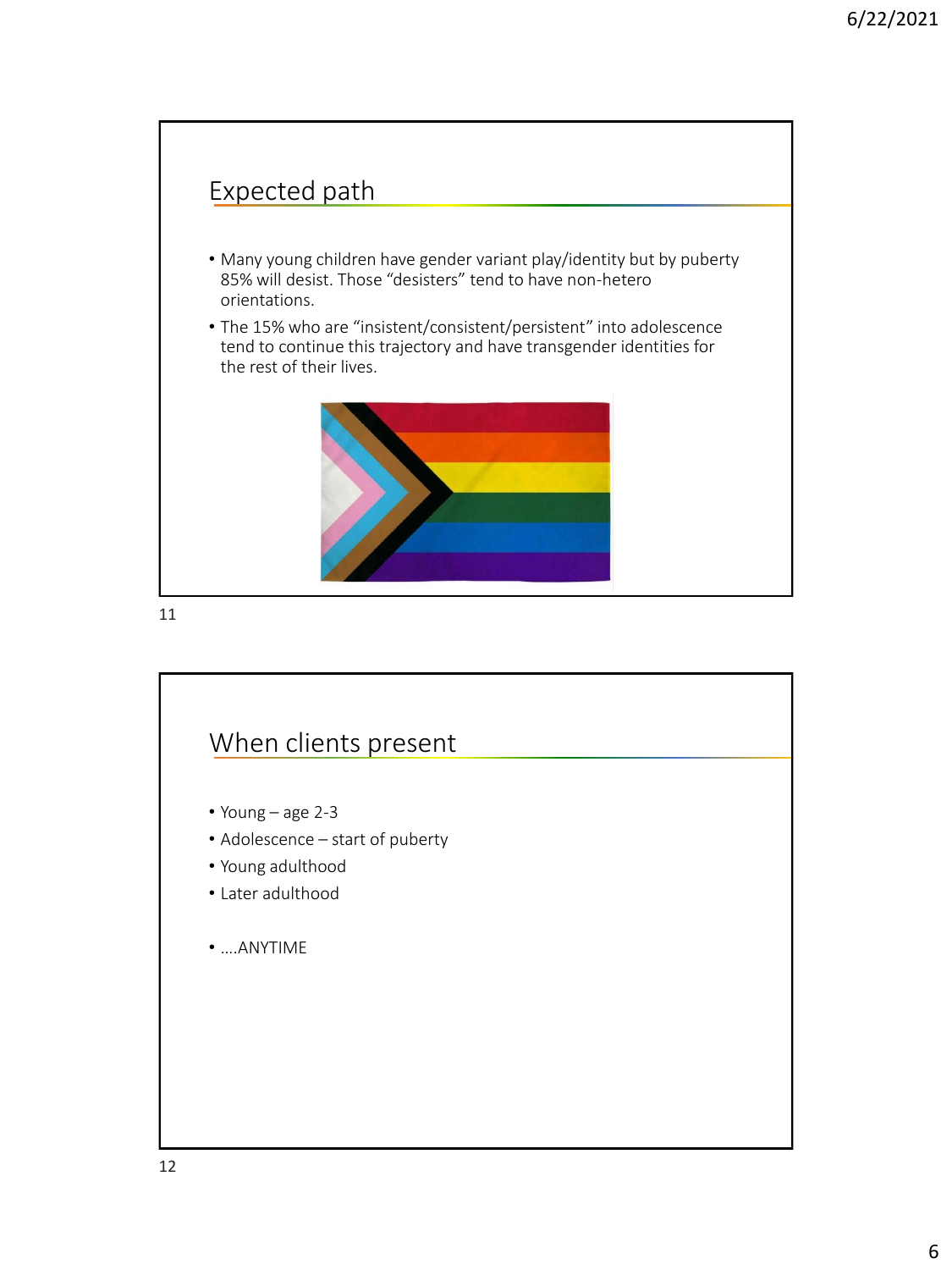#### How clients present

- May come in specifically for gender concerns their own or parents
- May be brought up during other visit
- May come in with MH issues depression, isolation, anxiety, eating disorder, poor school grades
- May have little insight, no language for what is occurring
- May come in knowing exactly what it is and what they want sometimes parents are overwhelmed and lost
- Always good to interview without parent in room when able only disclose with them with their permission
- Ask everyone how they self-identify



# Tips for interactions • Be careful of sensitivities to language, acknowledge mistakes • Ask what names /pronouns / terms a person uses, document and then use them - "how would you like me to address you?" or "is there any other name you go by?" for example • Ask EVERYONE how they self identify – not just those you think may be trans/gender expansive, good chance to educate all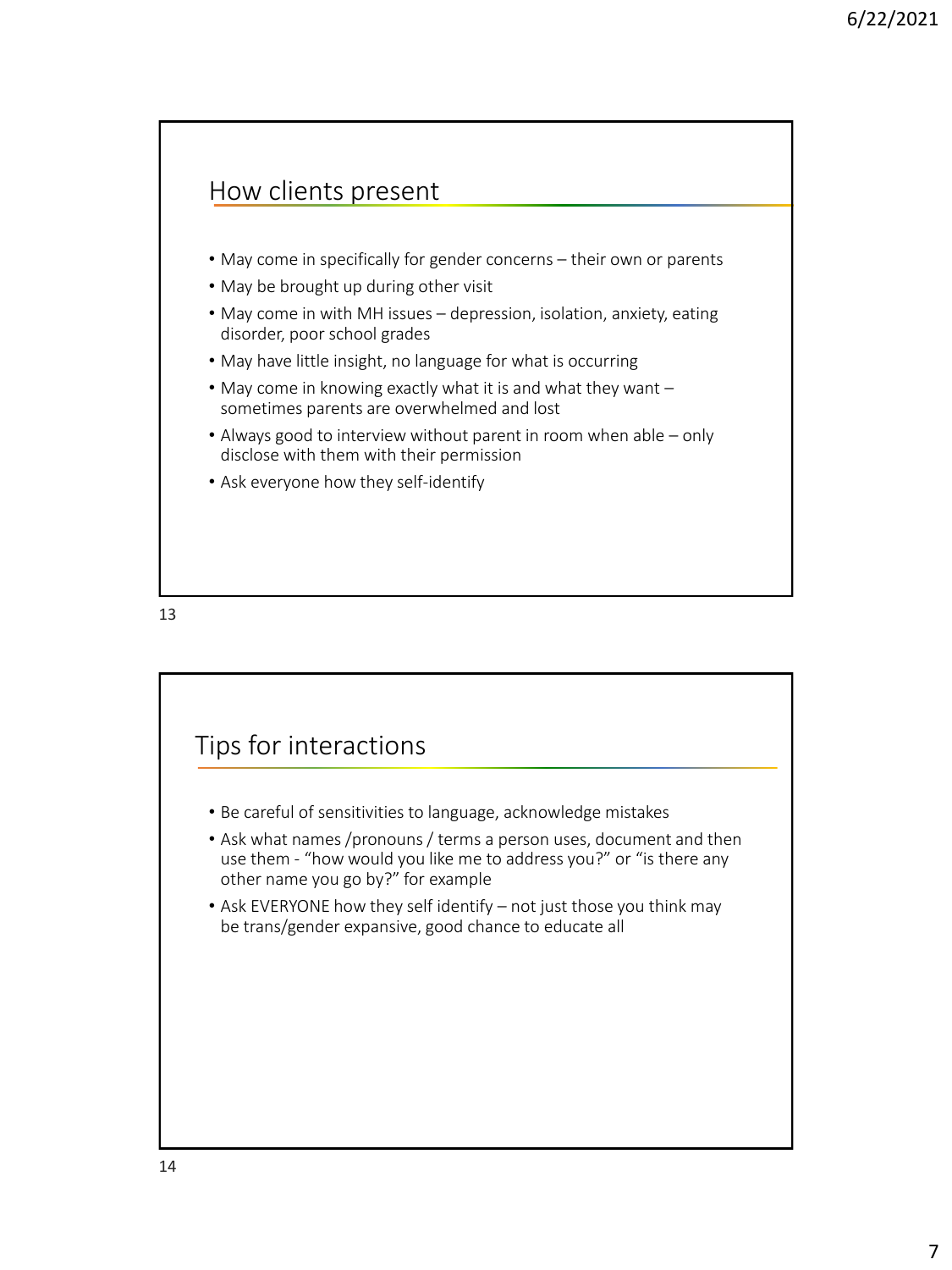# Tips for interactions • Talk about bodies and their organs – not male body/female body • Ask surgeries when needed – avoid "did you have THE surgery yet? • terms: dysphoria, top surgery, bottom surgery, chest exam • Clients may know more than you, commonly will be well read but info they have read isn't always correct – just ask • Parents sometimes lost or way behind

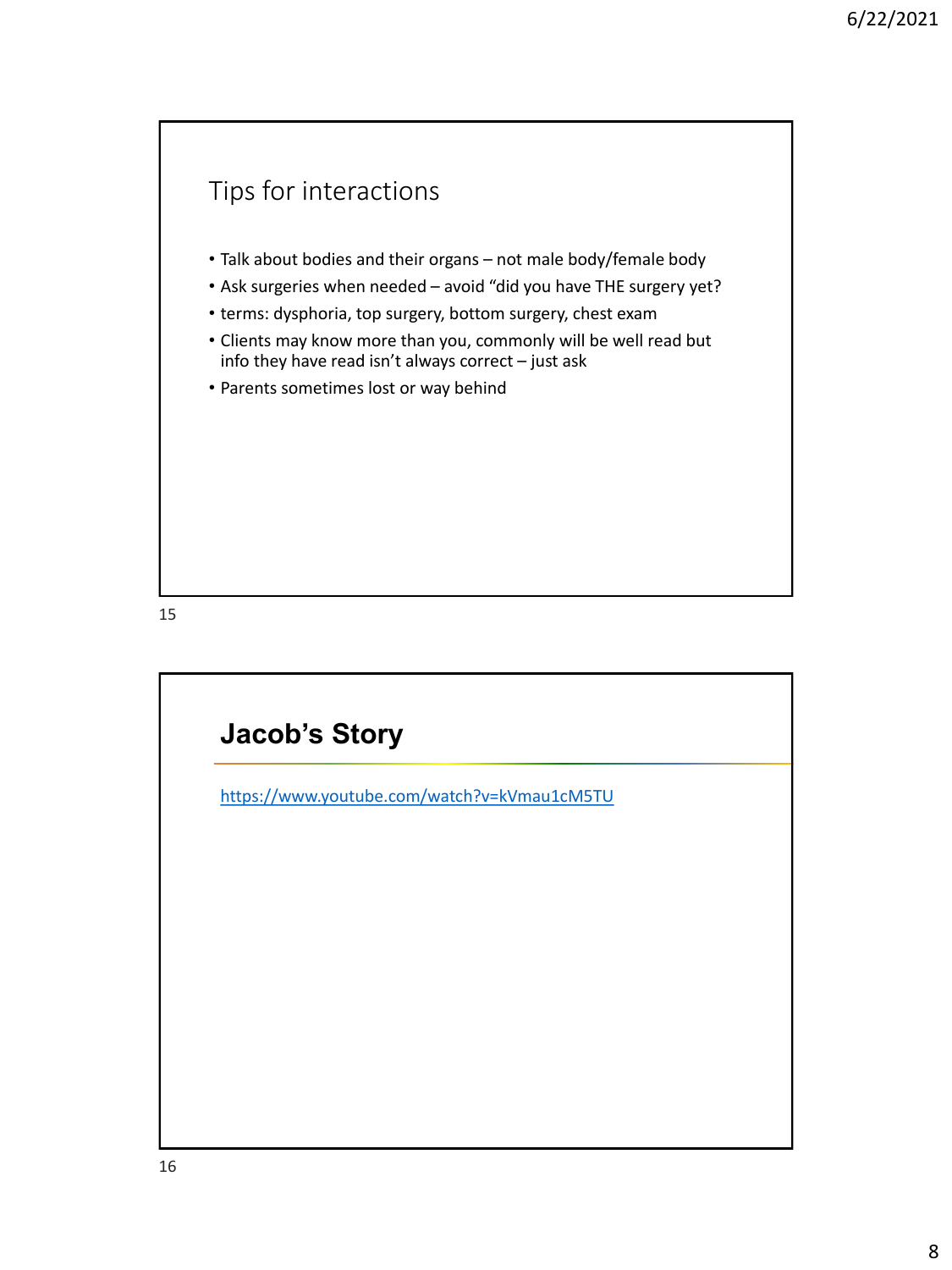

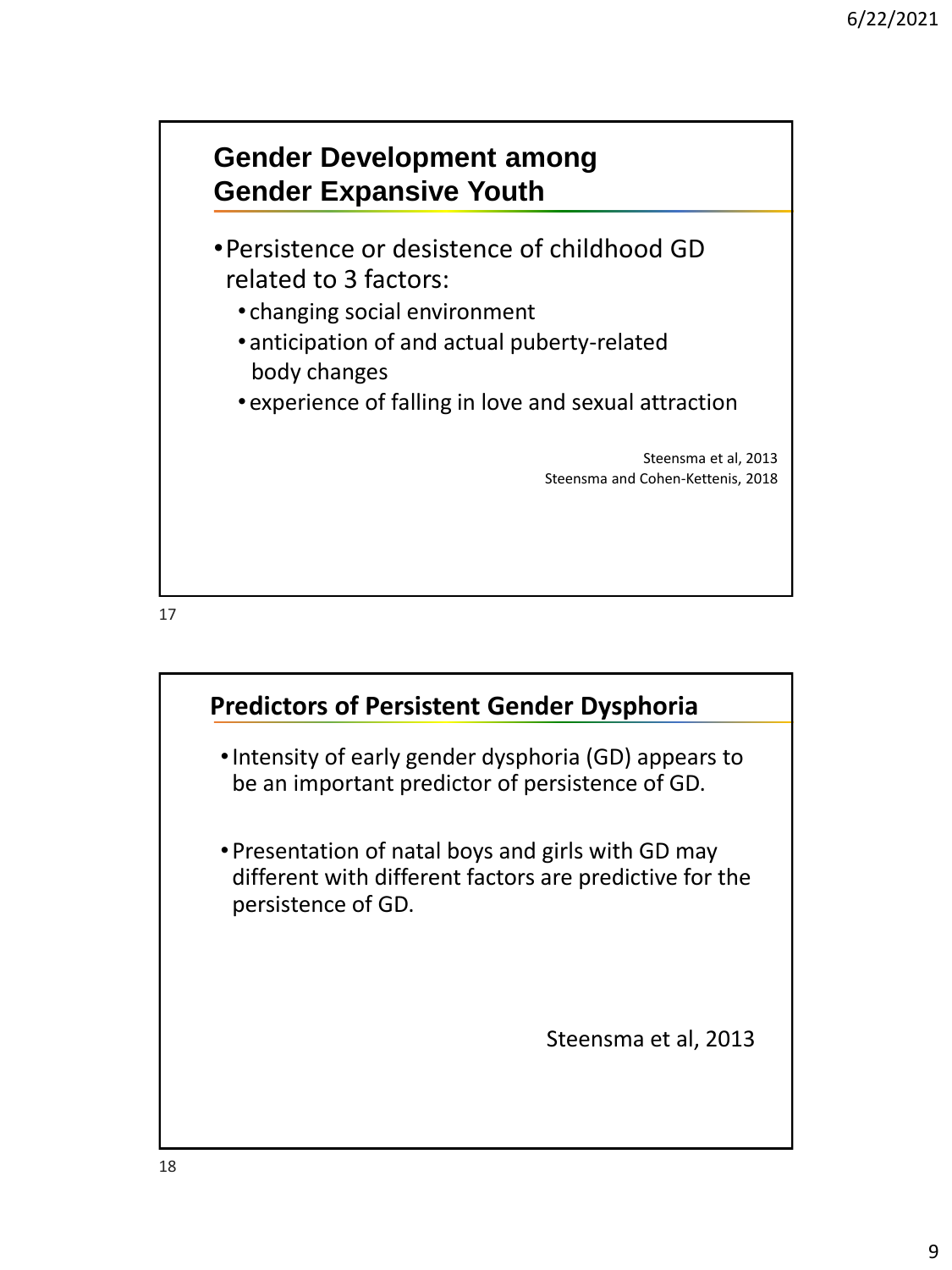

- How do I know the difference between the expression of desired gender and pretend play?
- How and what should we tell family and friends?
- What does social transition involve?
- How do we make sure our child is safe at school?

# **Parental concerns** • Religious teachings • Biases and stereotypes • Is it a choice? • Is it my fault? • How do reconcile my religious beliefs? • Is sexual orientation/gender identity an illness? • Can it be "cured?" • When did "it" happen?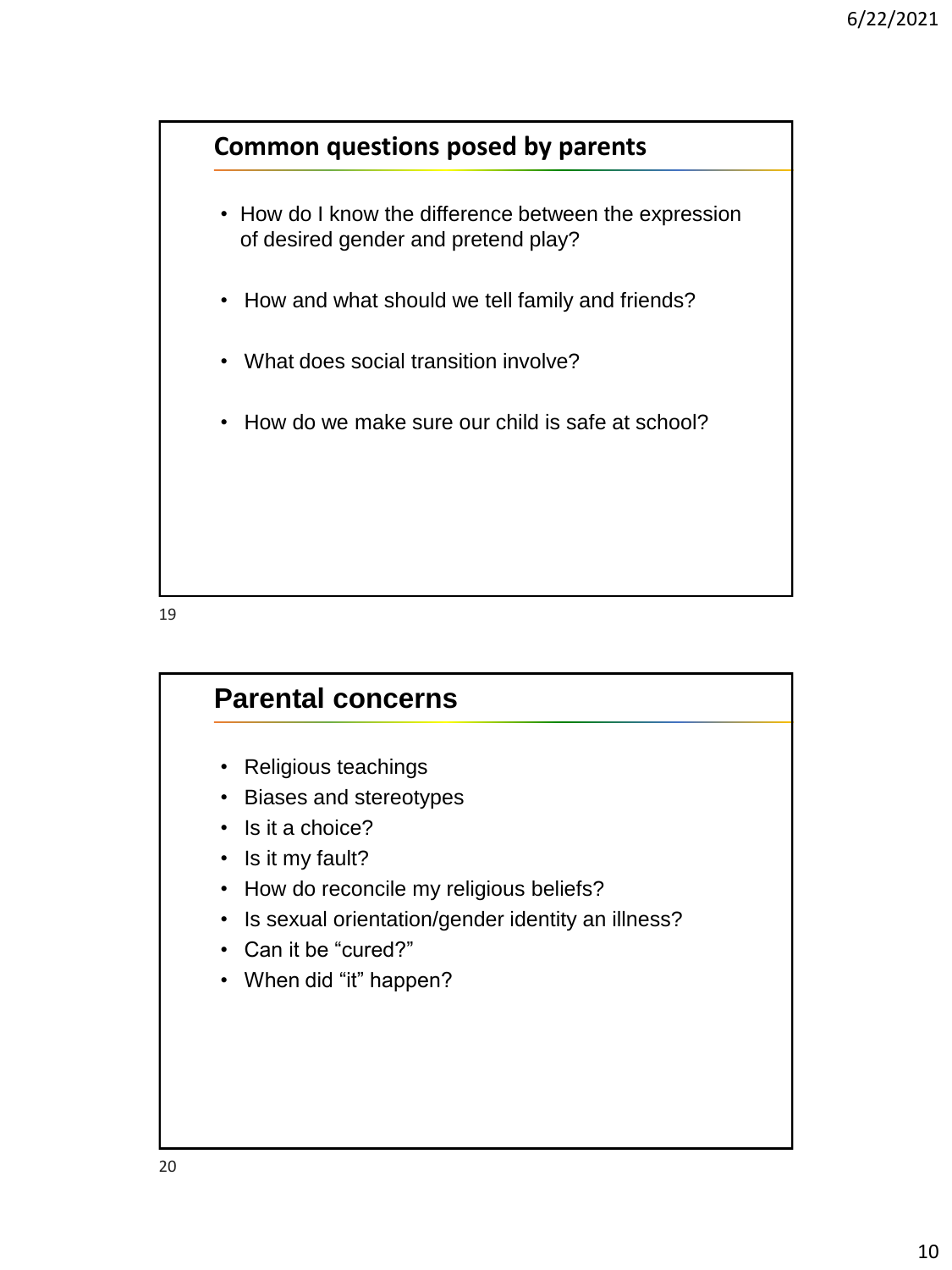

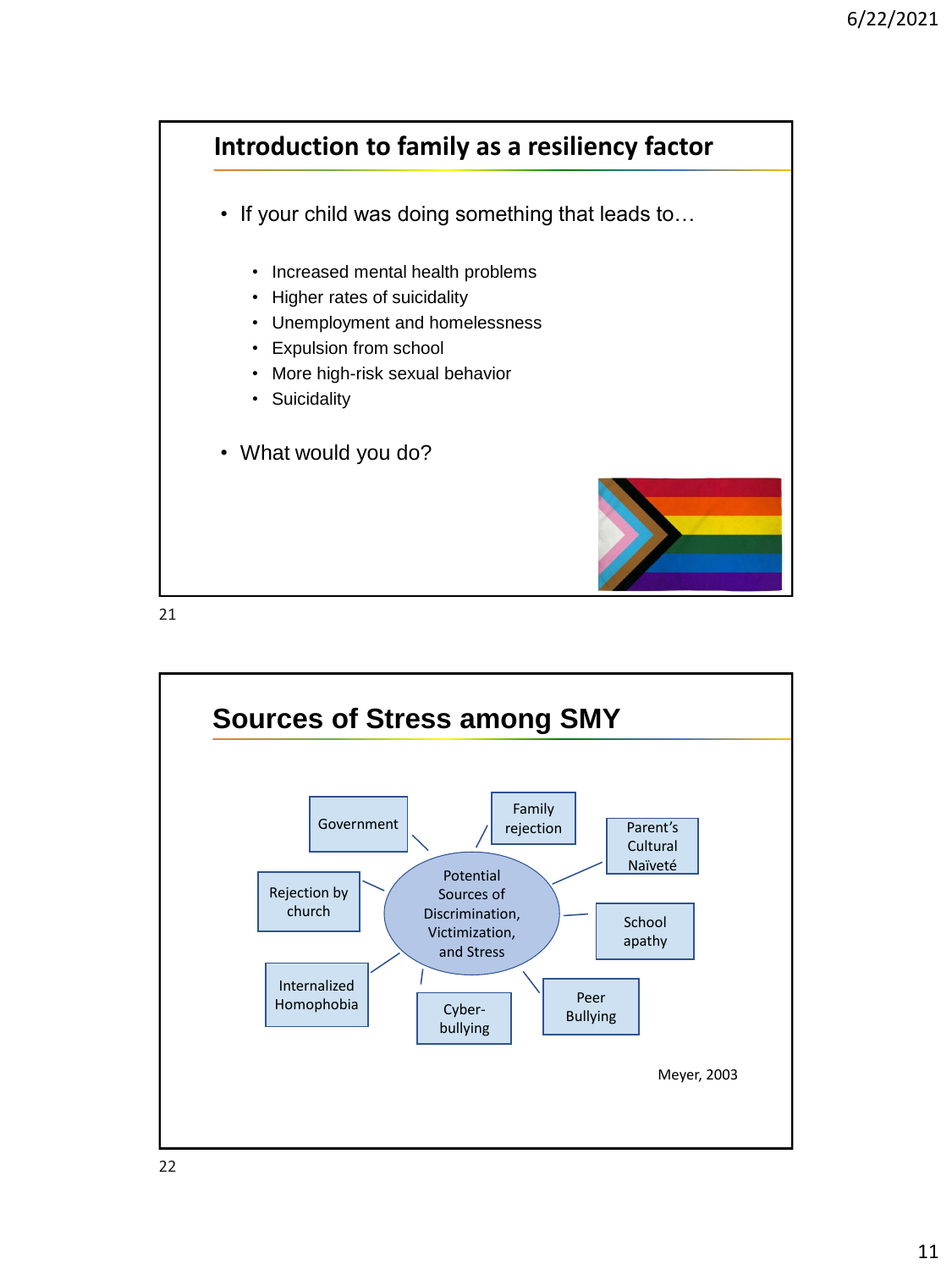#### **Jacob 4 Years Later**

<https://www.youtube.com/watch?v=mvTncHeKrcg>

23

### **Why is family acceptance so important**

- Realization of sexual orientation can occur at 10 years-old, even younger for gender identity
- Identification occurs four years later
- Families misunderstand what sexual orientation is about
- Misinformation influence idea that sexual orientation/gender identity is something to be "fixed" and not supported

D'Augelli et al., 1998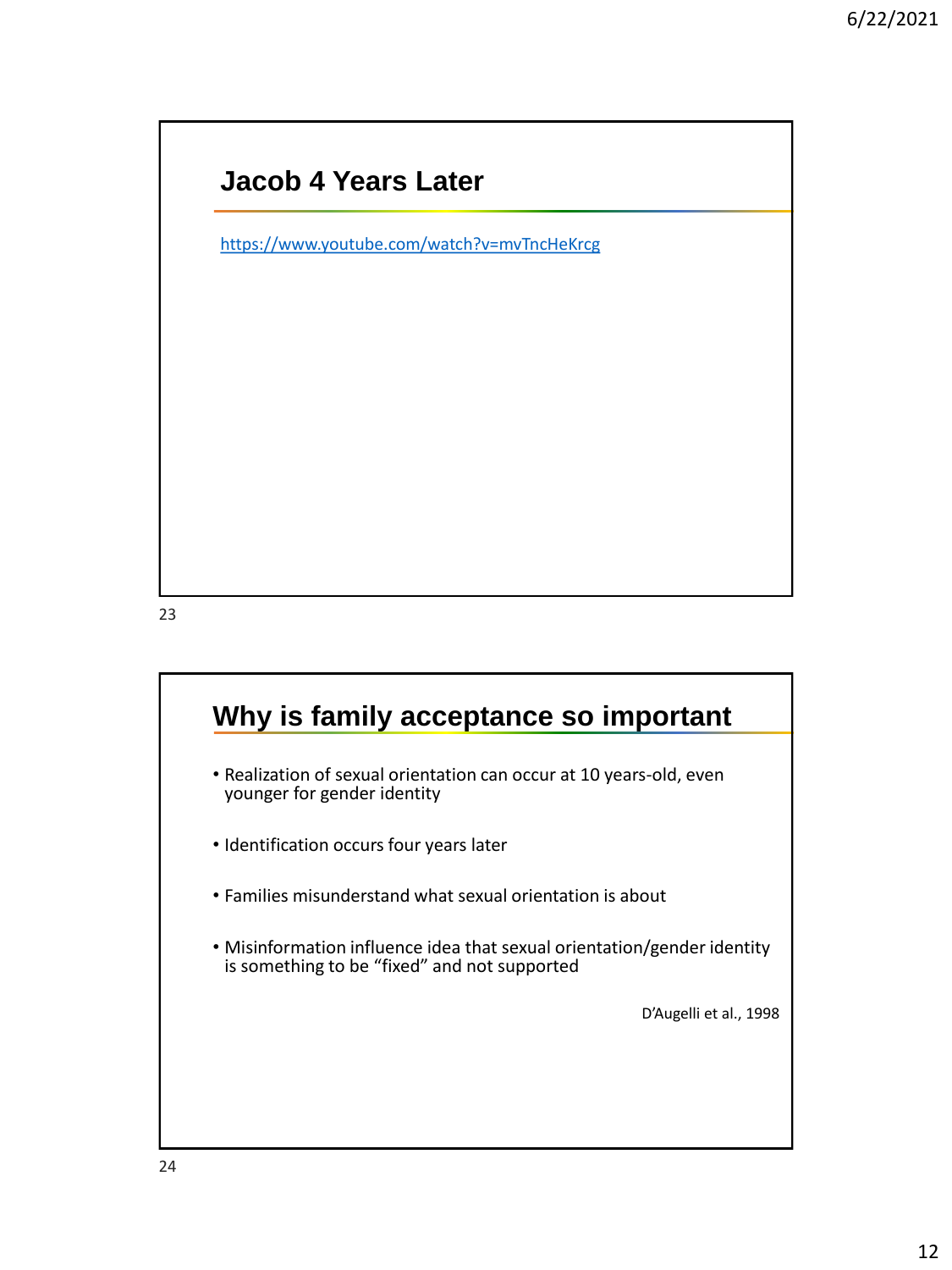

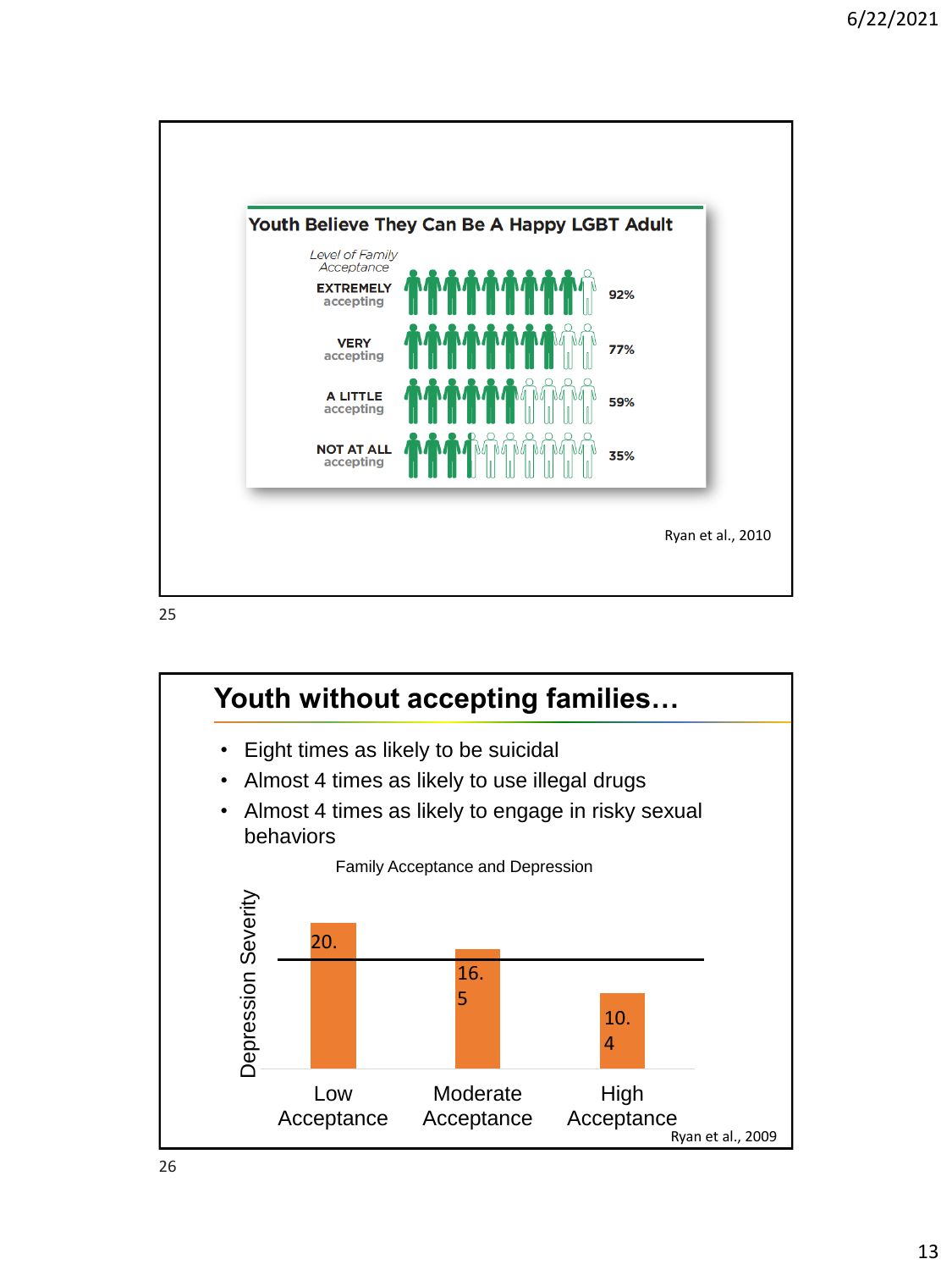

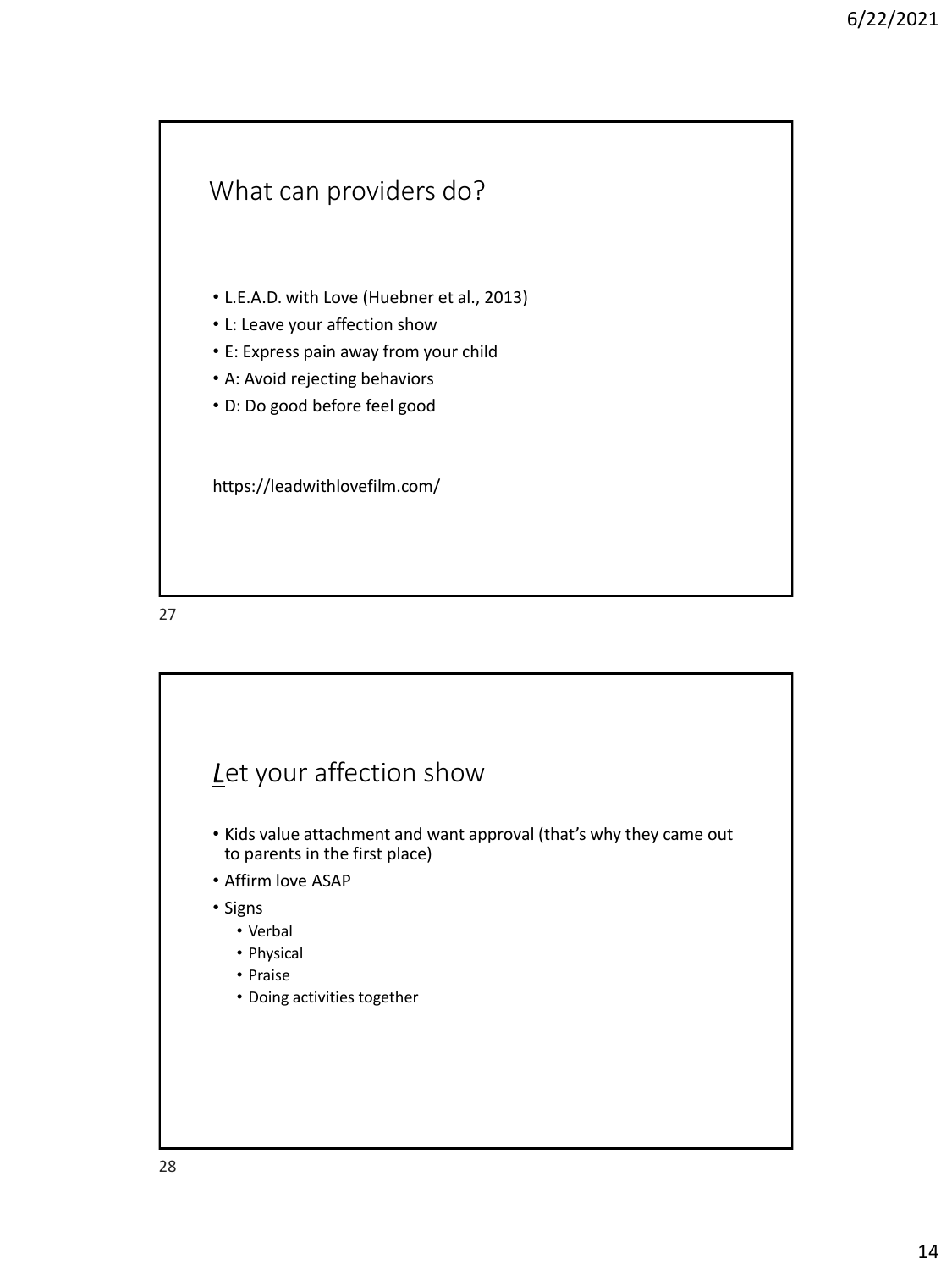

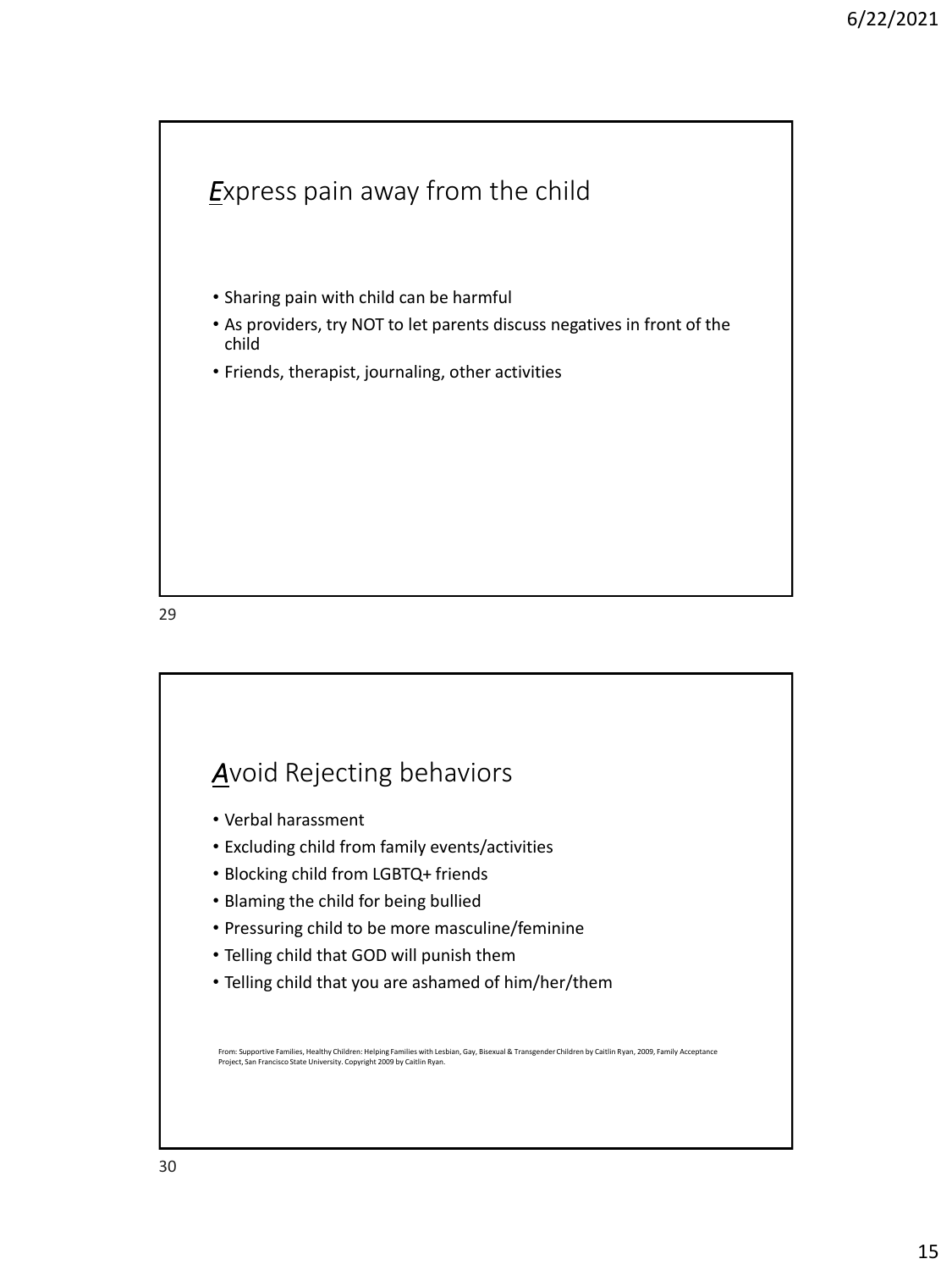### *A*void rejecting behaviors

- Telling them how to dress
- Keeping it a secret from others
- Tell them that it's a phase

31

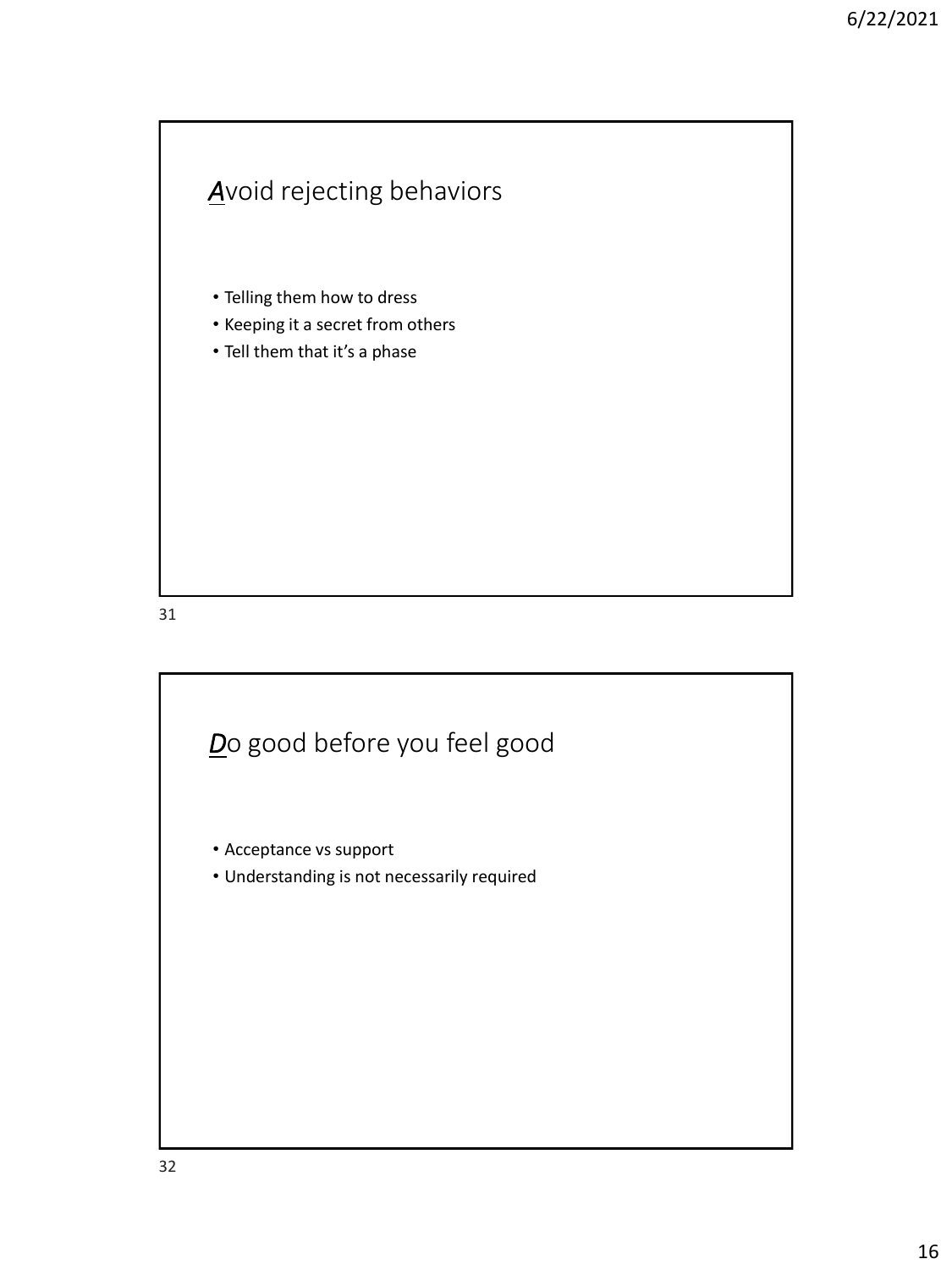#### **Identifying a professional support team**

- Seeking comprehensive care that fosters optimal physical, mental, and social well-being:
	- LGBTQIA-friendly care
	- Safe and inclusive clinical spaces
	- Developmentally appropriate care
- Choose team members versed in gender-affirmative care:
	- Pediatrician
	- Child therapist
	- Family-based therapist
	- Advocates in community/school
	- Support groups

Rafferty, 2018

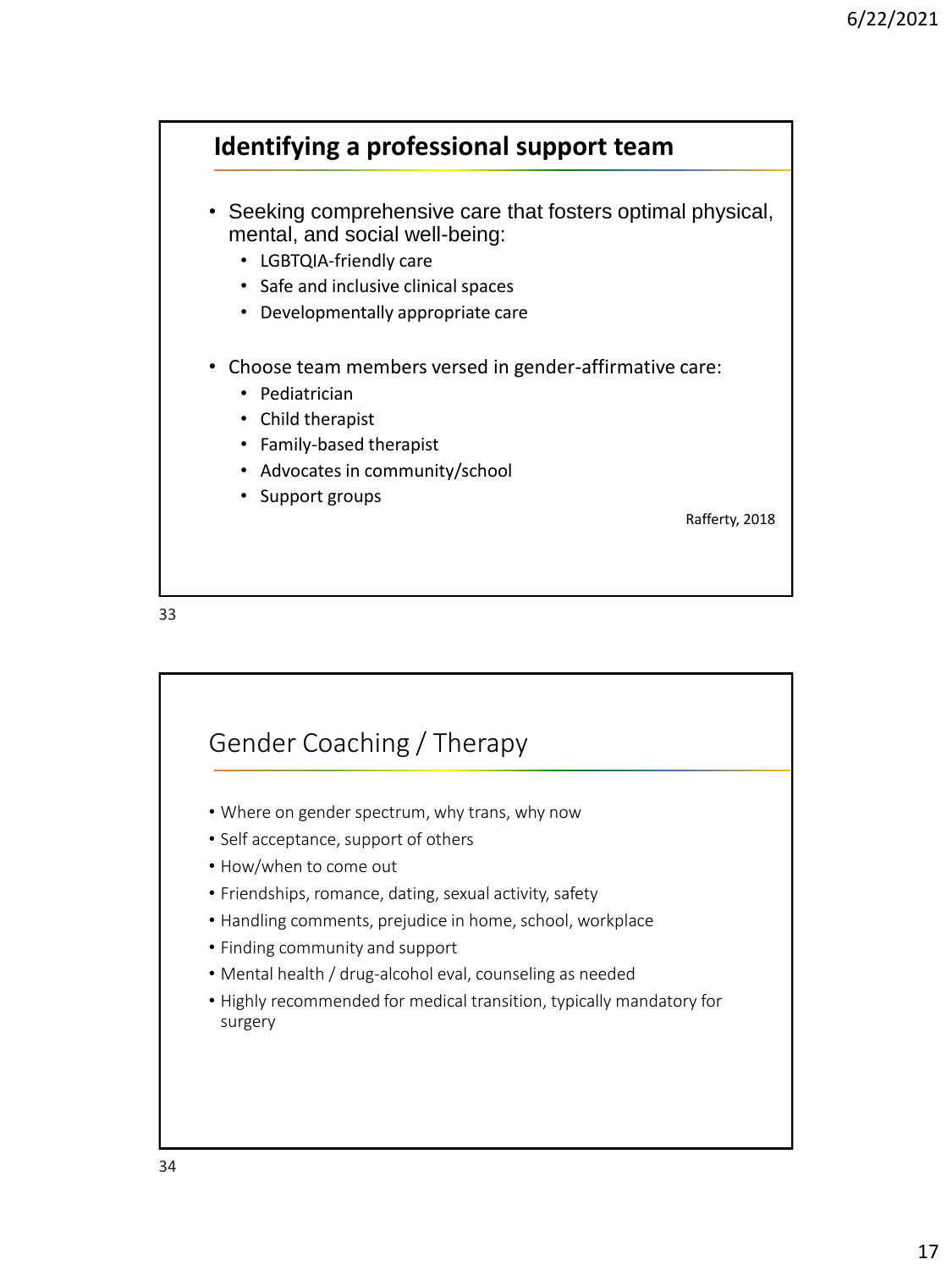